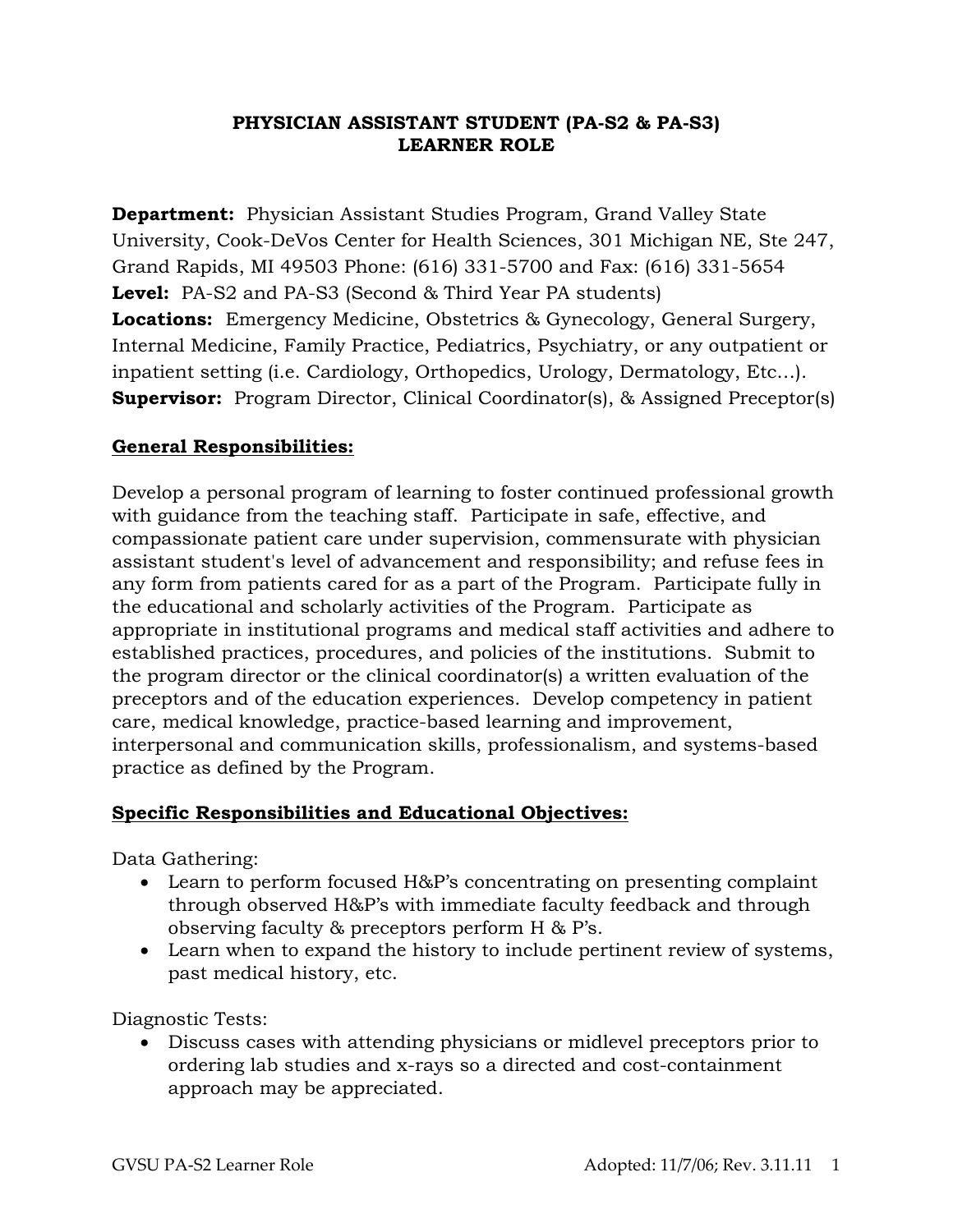- If authorized by the supervising attending physician or assigned midlevel provider, below is a list of some examples of procedures that physician assistant students may perform in regards to patient care activities. It is also within the scope of a PA-S2 to perform other items not listed here that are within the scope of practice based upon the medical setting with the appropriate oversight:
	- History and physical with assessment and plan
	- Progress notes
	- Daily Patient rounds
	- BCLS & ACLS resuscitation
	- Arterial puncture for Blood Gas Determination
	- Venipuncture for appropriate blood analysis
	- Central Line Placement
	- Endotracheal Intubation
	- Knee Arthrocentesis
	- Lumbar Puncture
	- Nasogastric Intubation
	- Pap Smear
	- Paracentesis
	- Pelvic Exam
	- Rectal Exam
	- Thoracentesis
	- Arterial Catheterization
	- Bladder Catheterization, both male and female
	- Bone Marrow Aspiration and Biopsy
	- Elective Cardioversion
	- Flexible Sigmoidoscopy
	- Mechanical Ventilator Management
	- Pharmacological Electrocardiographic Stress Test
	- Swan-Ganz Catheter Placement
	- Treadmill Exercise
	- Electrocardiographic Stress Test
	- Surgical Assisting

Presentation:

- Present an accurate and concise presentation to attending physicians or midlevel preceptors.
- Communicate via telephone with consultants following demonstrated ability to present patients in a concise and directed manner.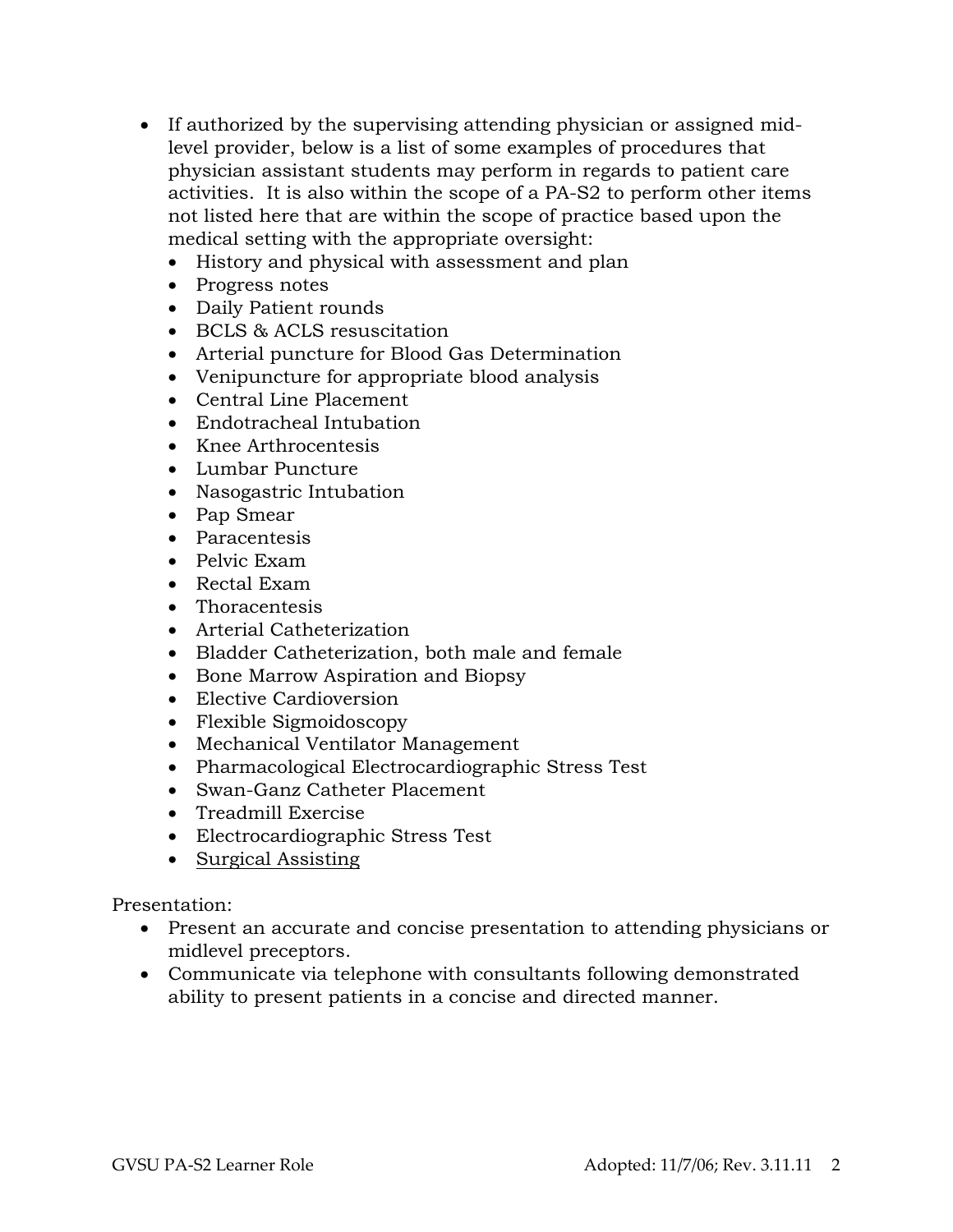Differential Diagnosis:

 Discuss and develop the differential diagnosis for each presenting patient with the attending physician or midlevel preceptor with expanded differential diagnosis throughout the rotation experience.

Therapeutic Intervention:

- Learn to recognize presentations of life-threatening conditions so that prompt initial stabilization may be initiated even prior to completing H&P.
- Obtain attending physician or midlevel preceptor involvement immediately upon recognition of life-threatening circumstances.
- Physician assistant students must not start any emergency or nonemergency medical procedure on a patient until they have obtained permission and appropriate supervision from the responsible preceptor.
- Develop treatment plans with the assigned preceptor's approval.
- If prescriptions are needed, the physician assistant student may not sign the prescription, only the assigned preceptor physician or midlevel provider may sign.

Discharge/Follow-up:

- Formulate a discharge plan and discuss discharge instructions with the patient and family with approval of the preceptor.
- Develop working relationship with nursing staff to discharge patients to obtain a better understanding of the patient's medical knowledge and cultural biases.

Procedures/Technical Skills:

- Perform basic procedural skills under direct supervision including procedures such as extremity wound care and suturing, local anesthesia, arterial puncture, intubation, defibrillation, central and peripheral venous access, splinting, NG lavage tube placement, bladder catheterization, slit lamp examination, lumbar puncture and other appropriate procedures or surgery as indicated (if physician assistant student has no prior experience with procedure, procedure will be observed and discussed with attending physician or midlevel preceptor with second attempt at procedure performed under close supervision); critical portion of all procedures will be performed with direct supervision by an attending physician or midlevel preceptor.
- Complete documentation of all procedures/technical skills performed on the computer log system or within the patient chart.
- Review rotation's experience at midway with appropriate preceptor and highlight deficiencies so that these may be addressed.